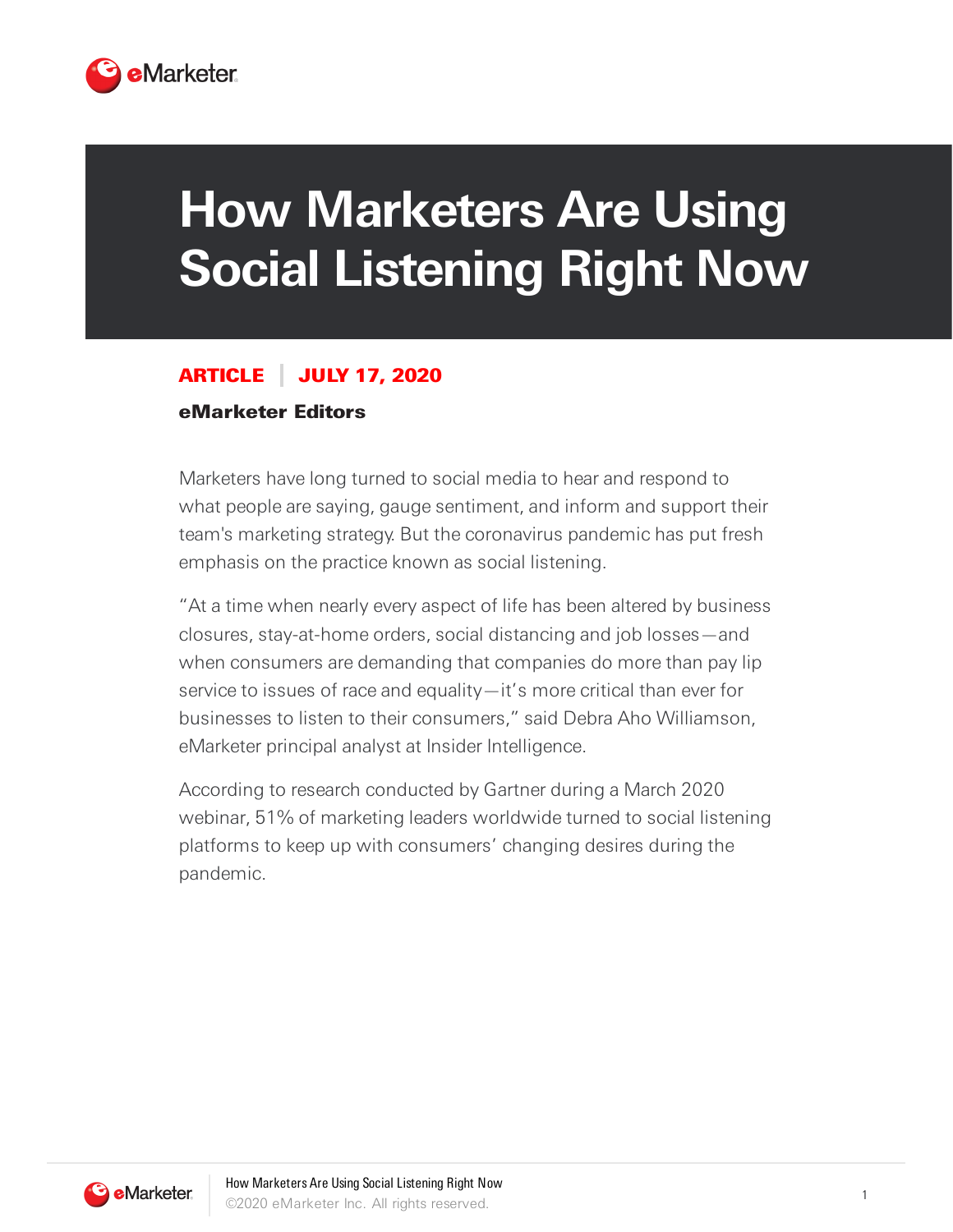| <b>From Which Sources Are Marketing Leaders</b><br><b>Worldwide Getting Rapid Information About</b><br><b>Consumers During the Coronavirus Pandemic?, March</b><br>2020 |
|-------------------------------------------------------------------------------------------------------------------------------------------------------------------------|
| % of respondents, March 2020                                                                                                                                            |
| Third-party sources of consumer research                                                                                                                                |
| 62%                                                                                                                                                                     |
| Social listening platforms                                                                                                                                              |
| 51%                                                                                                                                                                     |
| Customer service rep, sales and other employee reporting of<br>customer concerns                                                                                        |
| 43%                                                                                                                                                                     |
| Voice of customer/survey platforms                                                                                                                                      |
| 25%                                                                                                                                                                     |
| <b>Primary research</b>                                                                                                                                                 |
| 23%                                                                                                                                                                     |
| <b>Customer research communities</b>                                                                                                                                    |
| 15%                                                                                                                                                                     |
| Call listening or interaction analytics of customer service calls<br>14%                                                                                                |
| Other                                                                                                                                                                   |
| 9%                                                                                                                                                                      |
| Note: $n=215$<br>Source: Gartner as cited in company blog, March 24, 2020                                                                                               |
| 256272<br>www.eMarketer.com                                                                                                                                             |

Many marketers have already been doing social listening in some form. But the depth of their interest and their willingness to act based on the data they obtain has grown during the pandemic. Here's what some marketers we interviewed for our recent "Social Listening" report said:

- " "COVID-19 and Black Lives Matter have really awakened brands, especially our larger brands. They realize that **when it comes to loyalty and new customer acquisition, carrying on a meaningful conversation is equally important as performance marketing."**—Jason Roussos, Senior Vice President of Strategy, **Adlucent**
- " "We've used social listening in the past two months to report all the way to top management, to our CEO. We are showcasing that **we can provide meaningful insights faster than traditional insight campaigns** or surveys would do."—Simon de Beauregard, Engagement Director for Absolut, Malibu, Kahlúa and Smithworks labels, Pernod Ricard
- **"Social listening is the canary in the coal mine.** It is where you're going to first pick up on themes that you really do need to pay attention to."—Mark Viden, Senior Vice President of Brand, CommonSpirit Health